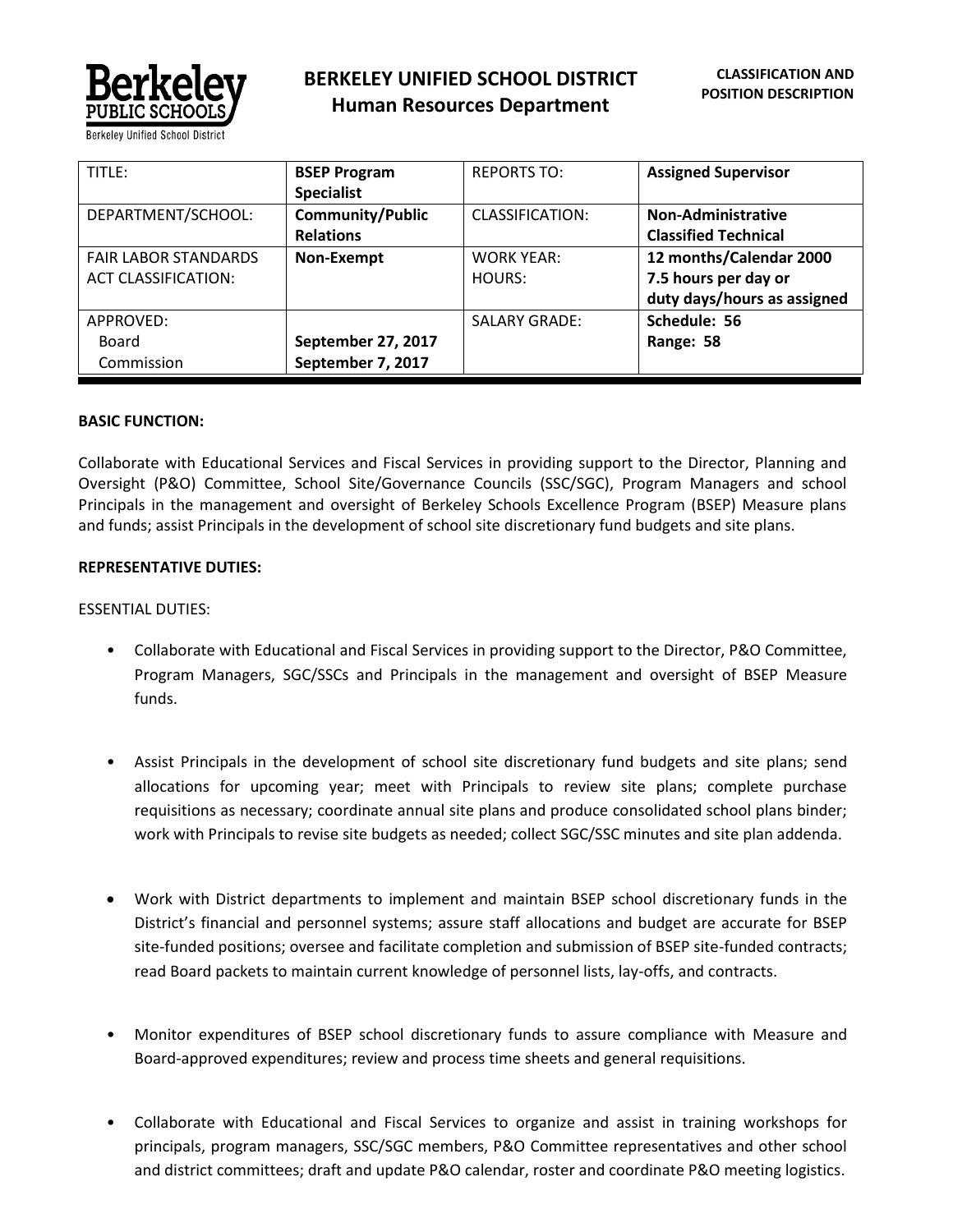- Prepare and maintain assigned records, calendars and documentation of the BSEP program; assist the Director with the development and production of a variety of financial and narrative documents regarding the BSEP special tax for presentation to the Board of Education and dissemination to the public; participate in the preparation of the BSEP annual plan and annual compliance report.
- Attend a variety of meetings as assigned; determine date and location and facilitate logistics for committee training activities; prepare meeting documents including agenda, minutes and reports; participate in the kindergarten fair and other public information activities as requested; make presentations to school and community groups to provide information regarding the BSEP measure and to encourage community understanding of and involvement with the BSEP measure.
- Support annual high school BSEP committee and SSC/SGC elections; compile, collect and disseminate election summaries and roster forms to appropriate personnel.
- Receive and respond to requests from taxpayers; send rebate forms as appropriate.
- Operate a computer and assigned software; drive a vehicle to various sites to conduct work.

OTHER DUTIES: Perform related duties as assigned

## **KNOWLEDGE AND ABILITIES:**

## KNOWLEDGE OF:

Public committee best practices, including the Brown Act and Roberts Rules of Order Trends and practices in education Operation of a computer and assigned software Interpersonal skills including tact, patience and courtesy Oral and written communication skills Record-keeping techniques Mathematical computations Public speaking techniques Budget development and control techniques

# ABILITY TO:

Interpret BSEP/Measure A, P&O Committee and SGC bylaws, California Education Code and other laws, rules and regulations related to assigned activities Collaborate with Educational and Fiscal Services in providing support to the Director, P&O Committee, Program Managers, SSC/SGCs and Principals in the management and oversight of BSEP Measure funds Assist Principals in the development of school site discretionary fund budgets and plans Plan and organize meetings, trainings and events Prepare a variety of effective working documents, plans and reports Develop processes Communicate effectively both orally and in writing